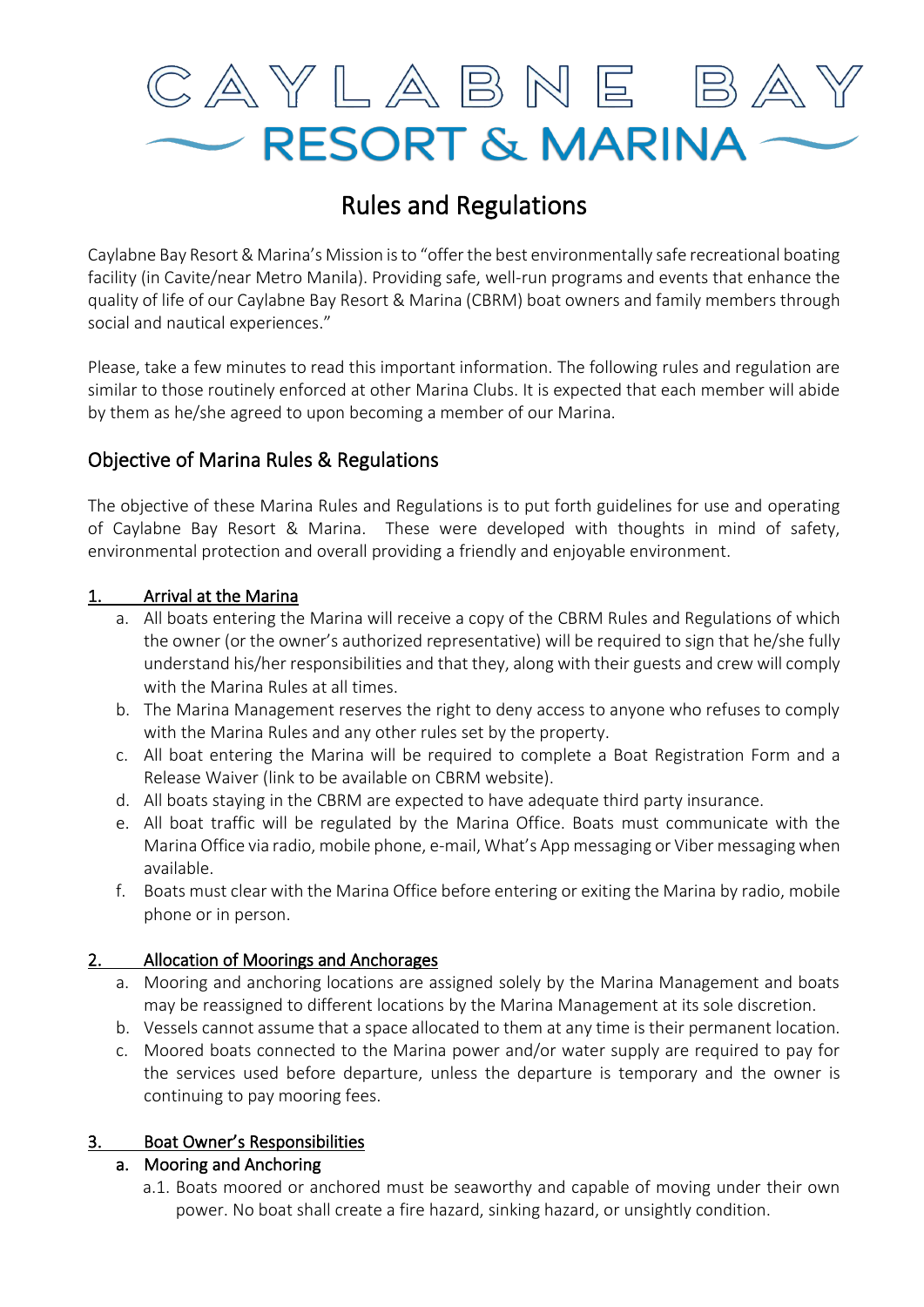- a.2 Boat owners shall be responsible for properly securing their vessels in the event of severe weather.
- a.3. The Marina assumes no responsibility for improper moored boats and improperly tied lines.

### b. Movement and Access to Boats

- b.1. Owners authorizing the Marina to move their boat, as may be required in the event of emergency, agree that the Marina shall not be liable for any damage to the boat caused by such movement.
- b.2 In an emergency where clear and present danger is manifested, such as fire, rapid flooding or where there is the possible commission of a crime on board, Marina or Resort personnel may be compelled to destroy parts of the boat (e.g., smash open a hatch using a fire axe), in order to prevent loss of life or damage to property, if no other means of entry is immediately available. The owner shall not hold the Marina accountable for such actions.

b.3 The Owner and Boat Operator are responsible for any damage to other boats and the Marina.

b.4 A responsible representative from each vessel shall immediately report to the Marina Office any accident or injury, damage to any property in which a vessel is involved and within 24 hours submit an incident report.

### c. Boat Equipment

- c.1 All boats are required to have Personal Floatation Device for each person aboard.
- c.2 All boats will be required to have safety equipment as defined in the Marina Office. The list may include but not be limited to. A full complement of marine illuminations appropriate to the boat, a functioning marine band radio, a first aid kit, personal floatation devices for each person on board, fire extinguishers and a functioning ground tackle.
- c.3 The Marina Management shall have the right to inspect any boat for the presence of such safety equipment prior to entering or exiting.
- c.4 All boats must state the number of persons allowed on board, and this number must not be exceeded.
- c.5 Boats moored in the Marina wishing to store items permanently or temporarily on shore or on the breakwaters must obtain permission from the Marina Management. Encroaching items will be removed by Marina Staff.

# d. Right of Entry

d.1. Owners must give the Marina access to their boat, to be used in case of emergency. Such access includes duplicate keys to doors and hatches, whether there is crew on board or not.

### e. Marina Staff

Procedures, protocols, instructions must be coursed directly through the Marina Office and not through a staff such as our boatman

### f. Carrying of Weapons and Illegal drugs

f.1. Bringing into the whole Resort any manner of weapons, such as firearms, knives and any items deemed by Marina/Resort Management to be hazardous is strictly prohibited. Carrying weapons shall only be permitted for Resort security officers in proper uniform, security personnel accompanying the President of the Philippines and those authorized by Marina Management.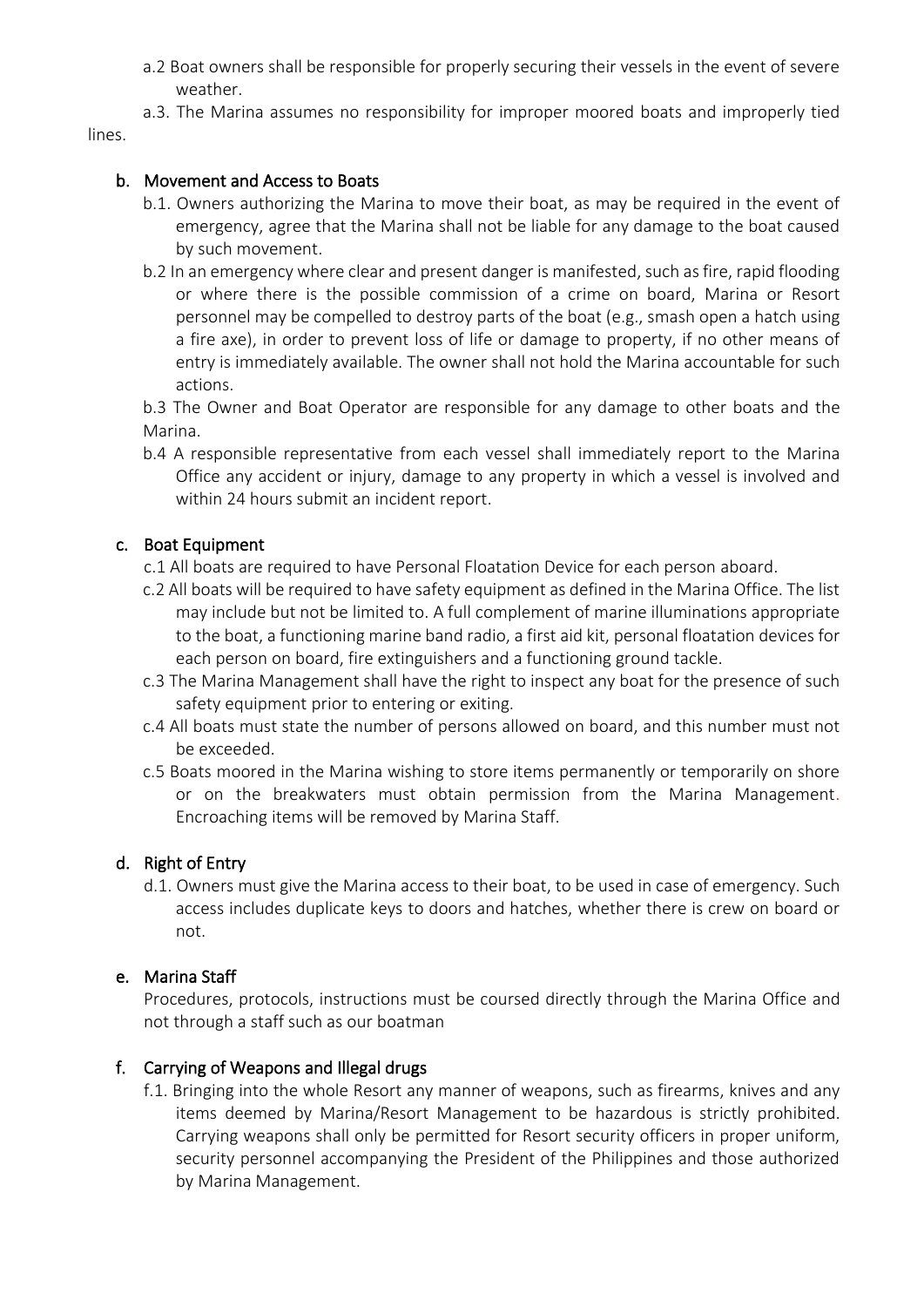f.2. Any anyone detected in possession of a harmful substance at CBRM will be reported to the Authorities.

# g. Advertising, Solicitation and Commercial Activities

- g.1. Unauthorized commercial advertising or printed announcements shall not be posted and will be removed by the Marina Management.
- g.2. Commercial and personal events photo and video shoots (such as but not limited to TV shows, films, music videos, publications, pre-nuptials and event shoots are not permitted unless prior written approval and fees are settled with CBRM Management).
- g.3. Renting, hiring or leasing of boats in CBRM is not permitted without prior approval of the Marina Management.

# h. Conduct

- h.1. Owners and their guests are expected to act responsibly in accordance with the highest standards of courtesy, honesty, integrity towards other boat owners, guests, staff and crew.
- h.2. While maintaining standards of dignity, owners and their guests and are expected to dress appropriately at all times.

# 4. Marina Management Responsibilities

- a. The Marina Management will take all reasonable measures and precautions to ensure the safety and security of owners and guests using the Marina. However, it should be understood that boat owners and their guests use the marina at their own risk and the Marina Management shall not be responsible for any incident or accident resulting in damage, loss, injury or death.
- b. The Marina will be operated 24/7 (unless restricted by weather or Government restrictions). Night operations will be limited mostly for safety and security. Members wishing to use their boats at night must coordinate with the Marina Office.
- c. Emergency services, including firefighting, crash pumping and limited rescue service outside the breakwater will be available during night operating hours. However, charges for these services will be higher than daytime hours.
- d. The Marina will only admit boats that meet its own standards of appearance, mechanical and electrical condition and safety. These standards will be set solely by the Marina Management at its own discretion.
- e. The Marina Management may expel any boat it deems an eyesore, dilapidated, poorly maintained either mechanically or electrically, or otherwise unsafe and in a condition that poses a danger to itself or other boats in the Marina.

# 5. Environmental Protection and Pollution Control

The Marina is fully committed to minimizing its impact to the environment and will provide guidelines for creating an eco-friendly and sustainable Marina club.

- a. Vessels are not permitted to expel anything but clean water into the Marina basin. Only biodigestibility washing materials may be used to wash the outside of boats which are then washed off into the basin.
- b. For clarification, this ban does include the flushing of heads (toilets), discharge of washing water used to clean food matter, discharge of washing machine water and bilge water.
- c. Refuelling of boats and transfer of fuel is strictly prohibited within the basin. The only exception being refuelling and fuel transfers under the strict personal supervision of the Marina Manager
- d. Minimize the creation of waste. It is mandatory for all owners, guests and their crew to comply with the Resort's waste segregation. Clearly marked trash bins for different categories of waste are place in the common areas.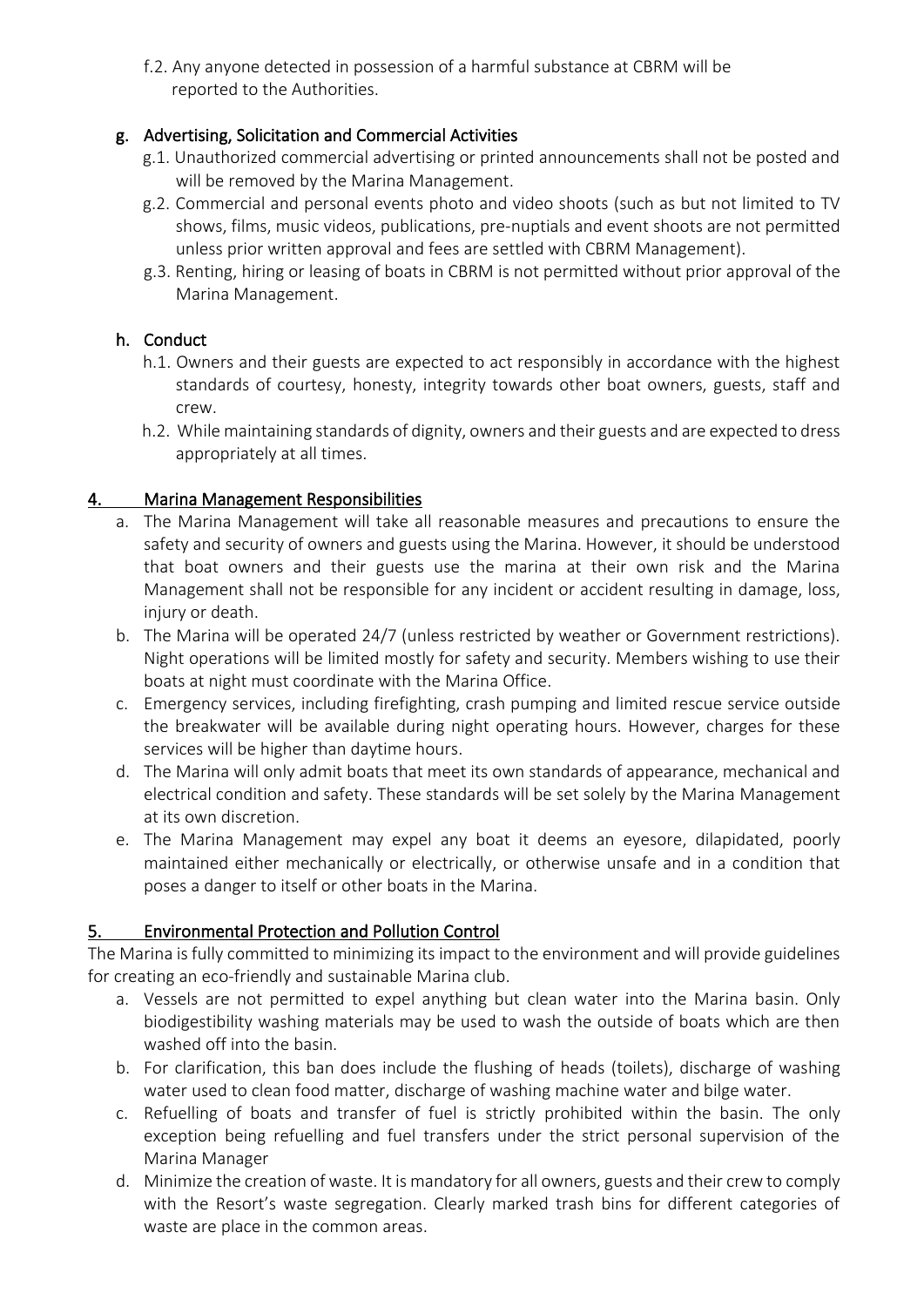e. A fine will be imposed on the user for any act causing water pollution or harm to the environment. The fine will go towards funding the club's eco-initiatives.

# 6. Repairs and Maintenance

The Marina Office will provide a list of acceptable repair services, limited to those which can be performed without noise, pollution, disruption or other disturbance to the Marina. The Marina's services will at all times be given priority over outside service providers. If the Marina already offers a service, it may charge a fee to Marina users for bringing in a contractor to perform the same service. Before repairs and maintenance work can be conducted outside normal working hours, permission must be sort from the Marina Office

- a. Hot Works, such as welding, brazing, painting, sanding involving power tools, which could cause risk to other boats, noise or pollution, is strictly prohibited in the Marina. This includes work done in the interior of the boat that may be considered by the Marina as hazardous, at its own discretion
- b. The Marina will only admit accredited contractors. This includes those offering warranty services. Contractors, whether individuals or corporate entities, must secure accreditation from the Marina Office
- c. All repair work to be carried out on a boat, whether by owner's crew, marina staff or outside contractors must complete a Request for Repair form and await approval by the Marina Office.

# 7. Noise Control

a. Public address systems, karaoke systems, portable music players and other electrical devices that emit music or sounds that could disturb other marina users shall not be allowed in the facility unless they are part of an approved function or event.

### 8. Swimming, Diving and Fishing

- a. Swimming and diving in the Marina mooring area for recreational purposes is prohibited.
- b. Swimming and diving for the purpose of inspection and maintenance or Marina-sponsored and supervised water safety training are permitted but must be cleared with the Marina Office before undertaken to avoid accidents.
- c. Fishing within the entire Marina area is prohibited. Designated fishing areas will be displayed at the Marina Office where fishing fee payment of fishing fee can be made.

### 9 Jet Skis or Motorized Watercrafts

- a. Jet Skis and other motorized Personal Motorized Watercrafts are not permitted to operate within the Marina.
- b. Jet skis are launched at the West Bank (river) slipway and are permitted to proceed at under 4 knots directly to the Marina exit and on return to proceed directly from the Marina entrance back to the slipway.

### 10. Speed Limit

- a. The Marina Basin is a no Wake Zone with a 4-knot maximum speed limit. Owners / drivers exceeding this limit will be subject to a fine on the first offense, a fine and final warning for a second offense and expulsion from the Marina on a third offense.
- b. Owners are liable for any and all damage caused to any property by boat's wake.

### 11. Children

Children under the age of 12 must have an immediate and constant supervision of parents or other responsible adults. Non- swimmers or children under age 12 must wear life jackets when on the docks or boat decks.

### 12. Employees and Boat Crew